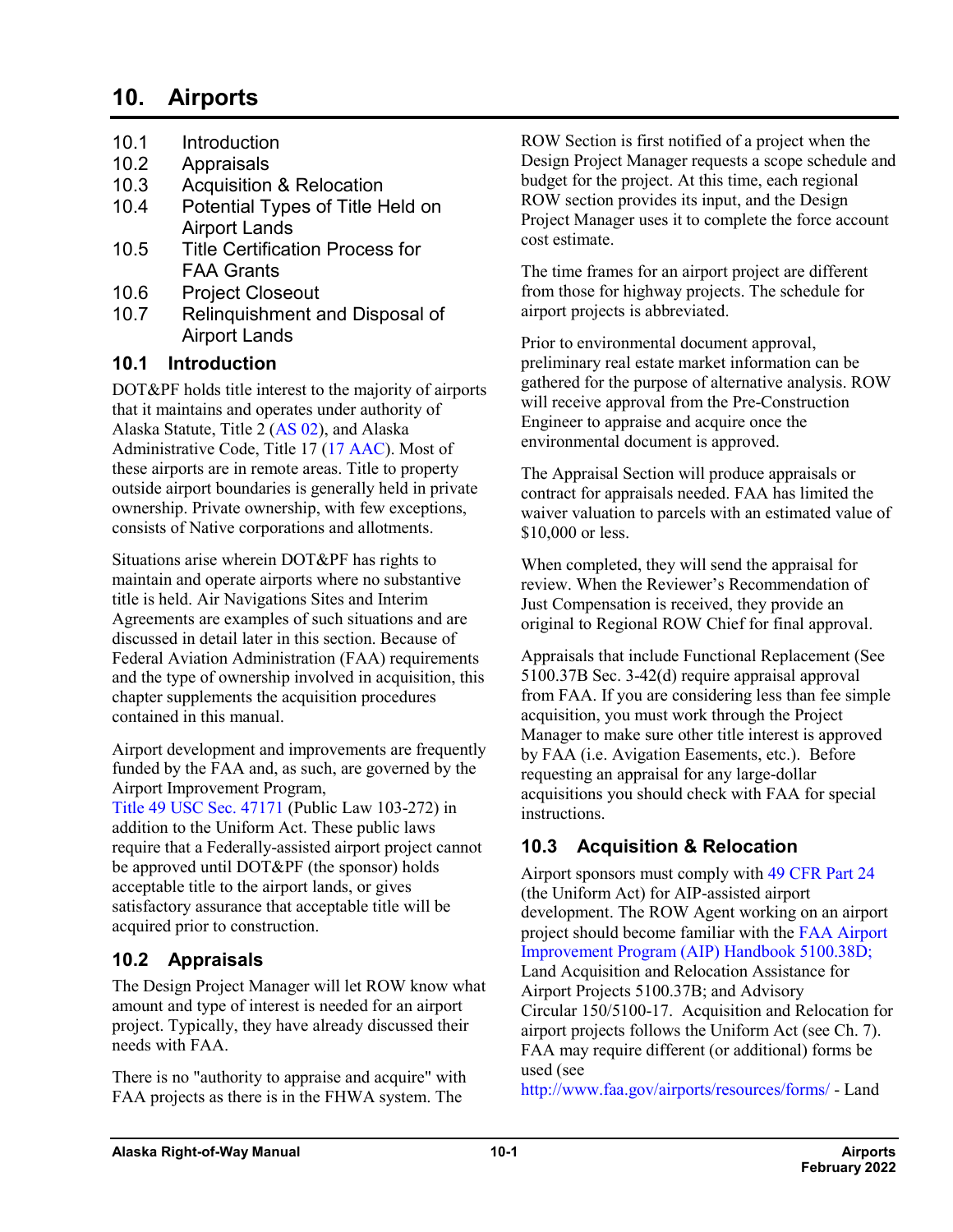Acquisition/Relocation Assistance chart. Confirm with the FAA which forms must be used.

Acquisition and Relocation for FAA projects are completed under Phase 2. Prior to environmental document approval preliminary real estate market information can be gathered and initial contacts made with any service providers to discuss their process. Following approval of the environmental document appraisal and acquisition activity proceed in the same manner as for highway projects.

When the acquisition/relocation is completed the Project Manager will apply to FAA for a project grant. The grant includes reimbursement for actual costs for Design and ROW and estimates for the Construction costs.

The airport sponsor must maintain adequate records, including real estate appraisals, acquisition, relocation, and property management records, and other documentation necessary to show compliance to 49 [CFR](https://www.ecfr.gov/cgi-bin/text-idx?SID=d2dcd0fdc871adf1e64e025dfd6a6a13&mc=true&tpl=/ecfrbrowse/Title49/49cfr24_main_02.tpl) Part 24. Documentation must be in an easily retrievable form and must available during regular business hours for inspection by representatives of the FAA. The airport sponsor must retain title documents permanently. Other records must be kept for at least 3 years after FAA grant closeout.

### **10.4 Potential Types of Title Held on Airport Lands**

DOT&PF must acquire real property rights that are adequate for the construction, operation, and maintenance of the grant-assisted project. Normally, fee title to all land within airport boundaries will be acquired.

If fee acquisition for the Runway Protection Zone (RPZ) is not practical, then an avigation easement is required. This easement must secure the right of flight, with inherent noise and vibration, above the approach surface, the right to remove existing obstruction, and a restriction against the establishment of future obstructions. The goal is to preclude public congregation within the RPZ.

Generally, where less than fee title is acquired, the property rights acquired must be sufficient to encumber the remainder real estate with provisions that will ensure full use of the property as needed for airport construction and safe airport operations. The minimum interest FAA will accept is a 20-year lease. DOT&PF may not enter into a lease with corporations or individuals for airport lands.

Other types of title held on airports include the following:

1. **U.S. Patent:** The following portions of Federal law allow airport patents to be granted to the State of Alaska: Sec. 16 of the Federal Airport Act of 1946, Sec. 23 of the Airport and Airway Development Act of 1970, and Sec. 516 of the Airport and Airway Improvement Act of 1982.

Airport patents represent fee title from the United States. Patents contain a reversionary clause (a stipulation that the land reverts to the Federal government when it ceases to be used for airport purposes).

- 2. **General Services Administration (GSA) Deeds:** Fee title with a reversionary clause as described in (1) above. Relinquishments must be approved by FAA and are subject to disposal through the Federal Surplus Property Act.
- 3. **Omnibus Act Deeds:** Fee title issued under Sec. 45 of the Omnibus Act to the State of Alaska at Statehood. Since airports covered by these types of conveyances were originally Federal installations, there is often Federal reservation areas designated inside facility boundaries. Until a release of the Federal interest is issued and recorded, the State does not have use of those areas.
- 4. **Bureau of Land Management (BLM) 20-Year Public Airport Leases:** These leases are renewable and are granted under authority of 43 CFR [2911.](https://www.ecfr.gov/cgi-bin/text-idx?SID=132554b9a9e1b59b119680ab90dead44&mc=true&node=pt43.2.2910&rgn=div5#sp43.2.2910.2911) Rental payments can be made lump sum with the use of grant money. The BLM appraises the land and usually charges 50% of market value.
- 5. **Trustee Dees:** Fee title was granted by the BLM Townsite Trustee for Airports within surveyed Federal town sites. It may contain exclusions for oil and gas in the patent.
- 6. **Air Navigation Site (ANS) Withdrawals:** A realty action taken in the past by BLM to segregate land from other appropriations and to protect them for airport purposes. However, they are withdrawals and do not provide a title interest. Interim Conveyances (ICs) to Native corporations are not subject to these withdrawals. Airports covered by these withdrawals are normally reconveyed under the Alaska Native Claims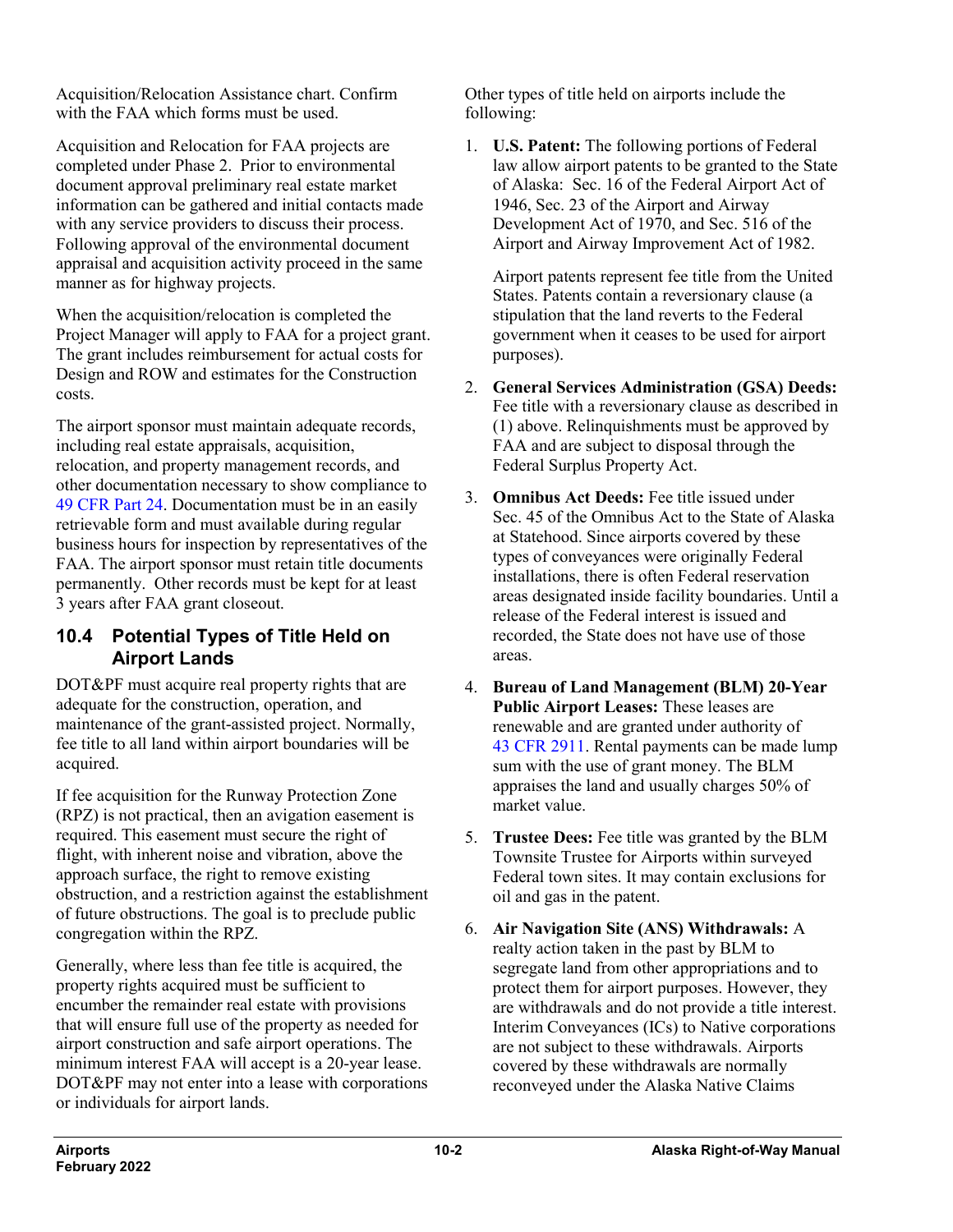Settlement Act (ANCSA), P.L. 92-203, Sec. 14(c)(4).

- 7. **U.S. Forest Service (USFS) Permits**: The terms will vary according to the activity.
- 8. **Interagency Land Management Assignments (ILMA)**: These are agreements issued by the Alaska Department of Natural Resources (DNR), transferring management of State-owned lands not already owned or held by DOT&PF. ILMAs replaced Interagency Land Management Transfers  $(ILMT)$  (see AS  $38.05.020$ ) and are for nonexclusive use. They are often acquired over submerged lands. ILMA lands must be returned to DNR when no longer needed for airport purposes. These assignments are not transferrable to any other agency or municipality.
- 9. **Avigation and Hazard Easements**: Obtained for areas around an airport to maintain safe and efficient use of navigable airspace and compatible land use. The language of the document must be acceptable to FAA (se[e Advisory](http://www.faa.gov/airports/resources/advisory_circulars/index.cfm/go/document.information/documentNumber/150_5100-17) Circular [150/5100.17,](http://www.faa.gov/airports/resources/advisory_circulars/index.cfm/go/document.information/documentNumber/150_5100-17) [FAA Order](http://www.faa.gov/documentLibrary/media/Order/5190_6b.pdf) 5190.6B, and Federal Aviation Regulations-(FAR) 14 [CFR](http://www.ecfr.gov/cgi-bin/text-idx?rgn=div5&node=14:2.0.1.2.9#sp14.2.77.a) 77). These easements are not advisable--they should only be acquired when no other title interest is feasible (such as for graves or an old landfill in the approach). FAA prefers DOT&PF to acquire a greater quality interest in the runway protection zones.
- 10. **BIA Deeds**: Obtained by BIA or BIA's contractor for the benefit of the Allottee. 25 [CFR](https://www.ecfr.gov/cgi-bin/text-idx?SID=95b07444b9e19cf39ba072a5e48105d4&mc=true&node=pt25.1.169&rgn=div5) 169 outlines the procedures and rules. BIA deeds are acquired for highway projects as well. It is preferable to acquire a deed, not a Right of Way for Restricted Lands on Airports. See Ch. 6.
- 11. **Department of Commerce, Community and Economic Development (DCCED)/Municipal Land Trustee (MLT) Leases and Grants of Right of Way (airport access roads)**: Under ANCSA, P.L. 203, Sec. 14 (c)(3) (43 USC [1601](http://uscode.house.gov/view.xhtml?path=/prelim@title43/chapter33&edition=prelim) *et [seq.](http://uscode.house.gov/view.xhtml?path=/prelim@title43/chapter33&edition=prelim)*), as amended, each village corporation must convey surface estate in lands in and around the village to its municipality or, if no municipality exists, the State has provided an option to unincorporated communities to allow for expansion. DCCED may receive lands in trust for any future municipality "as is necessary for community expansion, and appropriate rights of

way for public use and other foreseeable community needs."

12. **Leases from other government agencies**: Leases for airport facilities vary in term from a minimum of 20 years to perpetual. "Public agencies" such as the Alaska Railroad Corporation, State-chartered municipalities, DCCED, and Tribal Governments are allowed to enter into leases for airport facilities. (See 14 [CFR](https://www.ecfr.gov/cgi-bin/text-idx?SID=132554b9a9e1b59b119680ab90dead44&mc=true&node=pt14.3.152&rgn=div5) 152). A lease from a private corporation does not comply with Federal rules for sufficiency of title.

Any agreement, lease, contract, or title interest obtained from a tribal government requires the acceptance of an approved Waiver of Sovereign Immunity by the tribe. These are written in conjunction with the Department of Law and are specifically crafted for the individual tribe based on its constitution, if it has one.

13. **Split Estate Lands and Subsurface Easements**: Split estate lands acquired adjacent to most communities are generally owned by the ANCSA village corporation (surface) and the ANCSA regional corporation (subsurface). DOT&PF makes offers based on the fee value of the combined surface and subsurface estates. DOT&PF does not divide estate values. Property owners are responsible for dividing the compensation amongst themselves without DOT&PF's involvement.

Note that if there is significant value estimated in sand, gravel, minerals, or other such resources, the appraisal should consider this in the analysis of highest and best use and other valuation principles. It may be helpful to include this in the appraisal scope. See Chapter 4.

If the sale involves an Administrative Settlement, the same unit value must be presented in a written counteroffer from both corporations. Settlements are processed as outlined in Ch. 6.

DOT&PF often ends up with a different quality of interest in the two different estates. While DOT&PF occasionally obtains deeds for subsurface interests, subsurface easements are a more commonly obtained.

Subsurface easements come in two forms. First, those that are part of split estate acquisition (compensable) are adequate title if they convey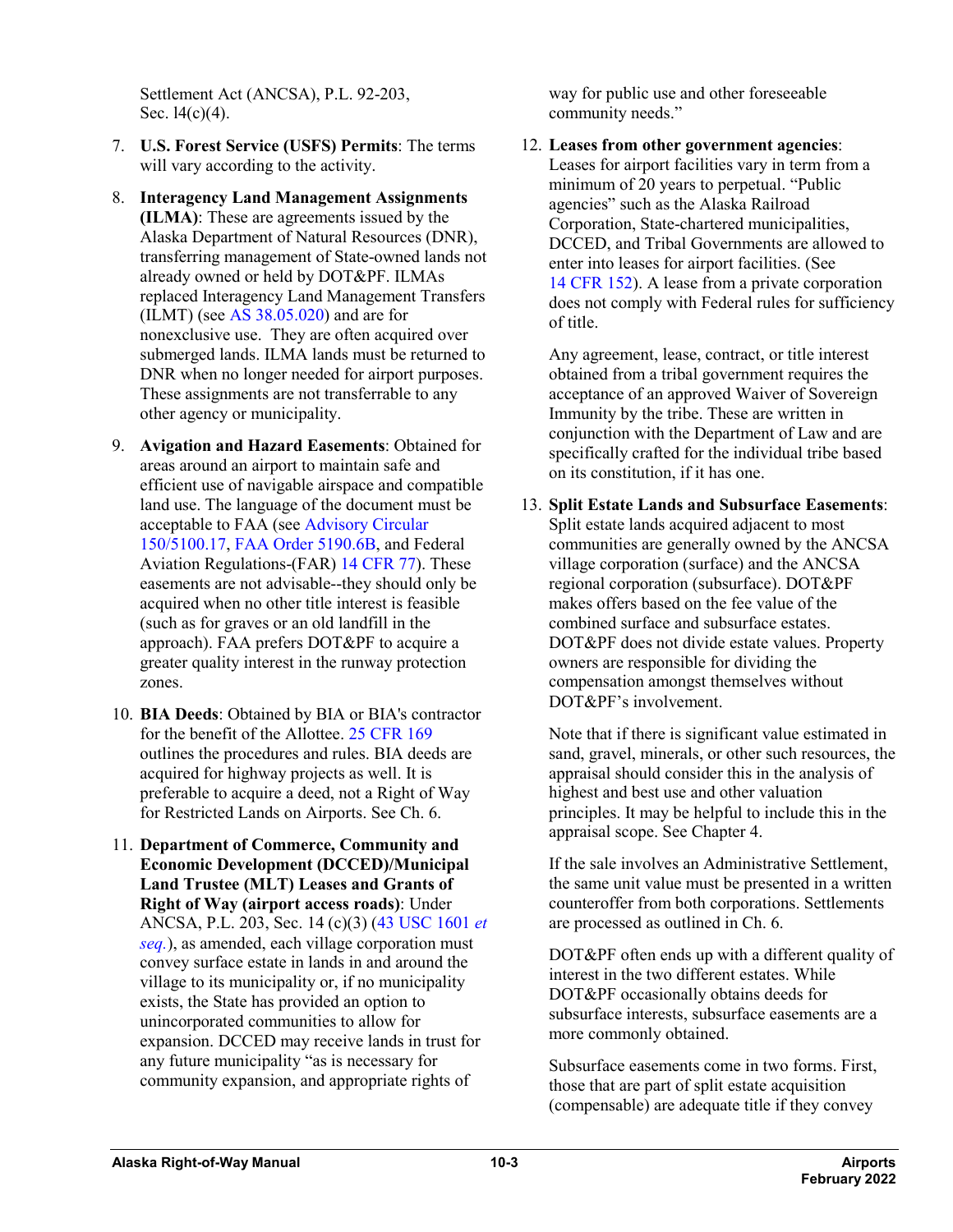material rights and sub-lateral, subjacent support to the DOT&PF facility. Secondly, there are also subsurface easements, generally titled Non-Development Covenants, that protect DOT&PF facilities where only an ANSCA surface estate is held.

14. **Road Dedications:** Part of the entire title clearance process for an FAA Grant is securing public access from the community to the airport facility. This is generally accomplished through a road dedication by the city or corporation, and not necessarily by acquisition of the lands encompassing the road. Should a purchase of those lands be needed, FAA considers it a participating expense when the road is exclusively used for airport use.

#### 15. **Other Types of Title for Airport Access Roads**:

- a. Title V-FLPMA grants, issues or renews rights of way for transportation purposes. With airports, these interests are usually 20 years for airport access roads.
- b. Title 23 Grant through a Highway Easement Deed. FHW A is authorized to transfer certain public lands under the Federal-Aid Highway Act of 1958, Title 23.
- c. RS 2477 enacted in 1866 for construction of highways across public lands.

#### 16. **ANCSA, Sec. l4(c)(4), Village Airport Reconveyances:** A project may require

acquisition of land upon which an airport existed as of December 18, 1971. Under ANCSA, Sec. 14(c)(4), each village corporation "shall convey to the ... State ... title to the surface estate for existing airport sites, airway beacons, and other navigational aids, together with such acreage and/or easements as are necessary to provide related services and to insure safe approaches to airport runways." The physical airport boundaries are based upon the boundary that existed on December 18, 1971, the date of the ANCSA enactment.

The ROW Agent assigned to an airport project must obtain a copy of the current airport property plan as the baseline exhibit for negotiations, and the plan must show the boundaries as they existed on December 18, 1971 as the area to be conveyed. Title will be conveyed to DOT&PF from the village corporate entity, as it was conveyed from

the Federal government. There are very few airports where this entitlement has not been previously exercised.

17. **Interim Maintenance Agreements:** Occasionally situations arise where a title interest to a facility will lapse entirely. If the facility is to be retained as a public airport but the funding for any land acquisition may be years off, DOT&PF crafts an Interim Maintenance Agreement, sometimes called a Limited Lease, with the owners of the airport land. The most common use for such an agreement is at the expiration of a BLM Lease that has been administratively waived to the village corporation.

Until DOT&PF can acquire a more long-term title interest, these agreements allow the State to continue the operations and maintenance of the facility. Leases for long terms are not possible nor do they constitute sufficient title for grant funding. These interim agreements or limited leases are not to be used within the 20-year grant obligation period. DOT&PF should advise the village municipality that it may undertake no new improvement projects at an airport operated under a limited lease.

### **10.5 Title Certification Process for FAA Grants**

The Aviation Design Group (and M&O) will ask ROW to "Certify" a project before submitting the grant request to FAA. ROW's portion is to certify that real property was acquired in conformance to the Uniform Act and we have sufficient title for the proposed project. This certification is required to be provided concurrently with a sponsor's request for reimbursement and shall cover the specific parcels for which the sponsor is requesting reimbursement of costs. (See Fig. 8-1 and 8-2 in [Advisory Circular](http://www.faa.gov/documentLibrary/media/advisory_circular/150-5100-17/150_5100_17_chg6.pdf)  [150/5100-17](http://www.faa.gov/documentLibrary/media/advisory_circular/150-5100-17/150_5100_17_chg6.pdf) for sample certification documents.)

FAA requires DOT&PF to have sufficient title for the project. "Sufficient" depends on what type of grant DOT&PF is requesting. For example to purchase a piece of equipment may only require a 5-year grant life while runway improvements may require 20 years. 14 years left on an airport lease would be sufficient for a snow removal equipment grant but it would not be sufficient for a runway improvement project).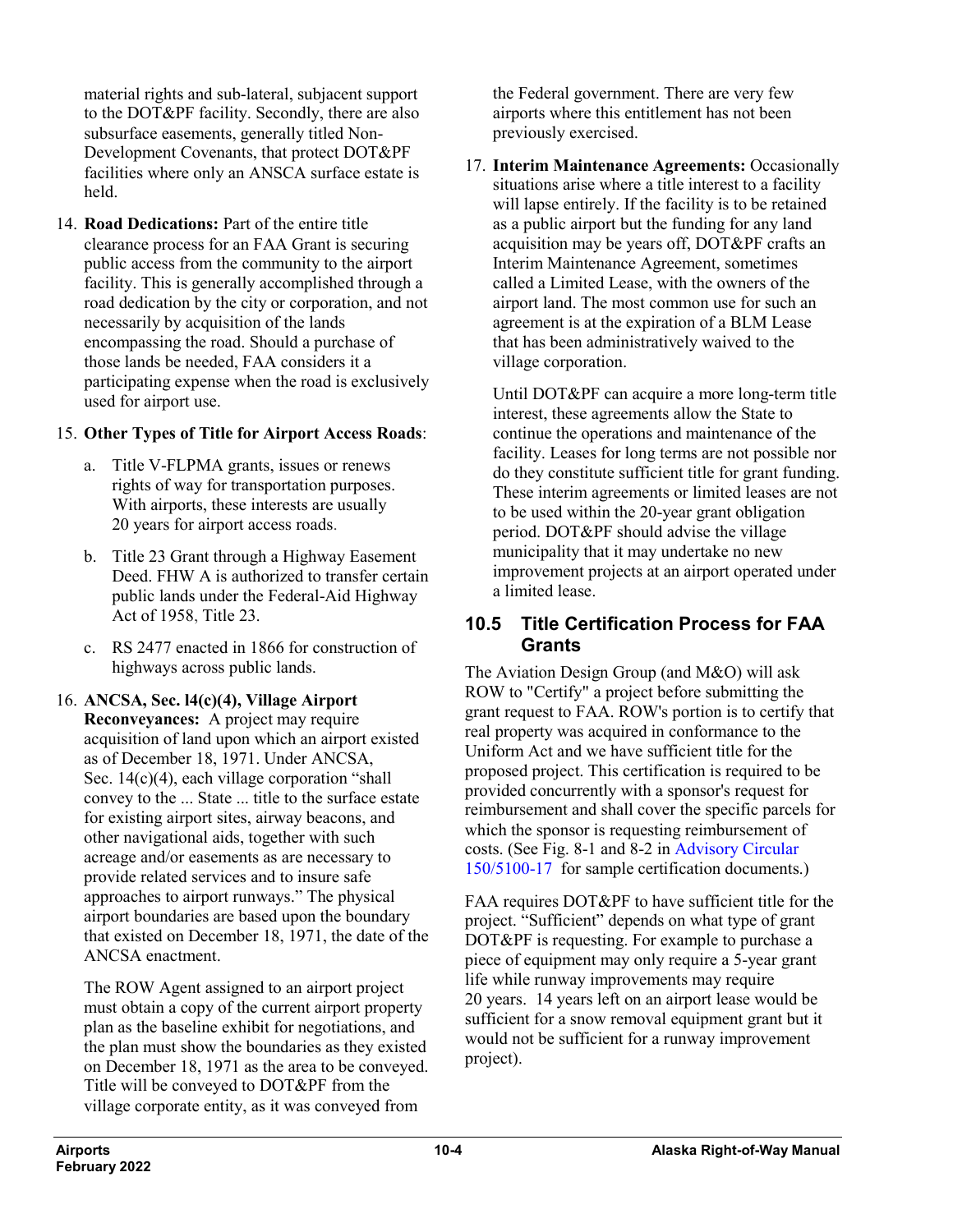#### *10.5.1. Projects That Do Not Require Land Acquisition*

Complete an abbreviated title check as follows:

- 1. Complete the FAA Form 5100-100, Part II, Sec. C, (see the FA[A AIP Handbook\)](http://www.faa.gov/airports/aip/aip_handbook/) and submit it to the Project Manager. Item 4 on the form requires a listing of the property interest in areas of land shown on the property plan (Ex. A). The data should include all title interests held on the airport, the date of acquisition, the date of the last title opinion or certification, and the latest property plan.
- 2. If any title interest is not permanent, detail the expiration and remaining years of interest. Maintain this data on an ongoing database, and update it each time a new acquisition is made.
- 3. Complete the 5100-133 Real Property Acquisition AIP Sponsor Certification. The Project Manager will obtain the Regional Director's signature and submit to FAA.
- 4. Complete a cursory review of the title by reviewing the BLM Master Title Plats for possible new Native Allotment Applications and by reviewing the public records at the recorder's office database for recent sales.
- 5. Check the Airport Property Plan to ensure it is updated and produce a copy for FAA.
- 6. Retain copies for the appropriate grant file in the regional ROW project files and submit the original to the Design Project Manager. They will complete their portions of the Grant Application and submit to the FAA as one package.

To see a listing of AIP Grants, check the AIP Grant History listing produced by FAA (begins 1982).

#### *10.5.2. Projects That Require Land Acquisition*

Complete the abbreviated title check noted in Sec. 10.4.1.

If there has been unusual activity, or if the acquisition involves a large number of parcels, the FAA may ask for an actual Title Opinion to be completed by the Attorney General's office. The title opinion should include a narrative explaining the grant and title history of the airport, and an explanation of the chain of title documents. If there is a previous title opinion, report only on those documents received since the

date of the previous opinion. Detail any exceptions to the title that may affect the quality of the title assurance.

Consult with your Regional ROW Chief about the necessity of a Title Opinion to avoid unnecessary delays to the project.

When acquisition is completed, update the Property Status Block on the Property Plan (Ex. A) to include new acquisition information.

Retain copies for the appropriate grant file in the regional ROW project files and submit the original to the Design Project Manager. They will complete their portions of the Grant Application and submit to the FAA as one package.

## **10.6 Project Closeout**

The regional Pre-Audit Agent will participate in the project closeout and coordinate with the Project Manager. Sec. 8 of the AIP Handbook outlines the Grant Closeout procedures.

#### **10.7 Relinquishment and Disposal of Airport Lands**

Airport land acquired with Federal assistance under the Airport Improvement Program is Federally obligated in perpetuity. The FAA Administrator has authority to grant a release, a formal, written authorization, to consent to the disposal of airport property. The FAA Administrator has delegated to FAA airports district offices (ADOs) and regional airport divisions to review the release request and to execute the release document.

ADOs and regional airport divisions do not have the authority to modify the list of assurances in a grant agreement or bring about a release permitting the abandonment, sale, or disposal of a complete airport.

Any release having the effect of allowing the abandonment, sale, or disposal of a complete airport must be referred to the Director of Airport Compliance and Field Operations for approval by the Associate Administrator for the Office of Airports.

FAA guidance for disposal of land subject to FAA grants can be found in the [FAA Airport Compliance](http://www.faa.gov/airports/resources/publications/orders/compliance_5190_6/)  Manual – Order [5190.6B](http://www.faa.gov/airports/resources/publications/orders/compliance_5190_6/) "Chapter 22, Releases from Federal Obligations." (See FAA Modernization and Reform Act of 2012, Sec. 817, for additional information - aka PL 112-95 and AS [02.15.070](http://www.akleg.gov/basis/statutes.asp#02.15.070) Acquisition and Disposal of Property).